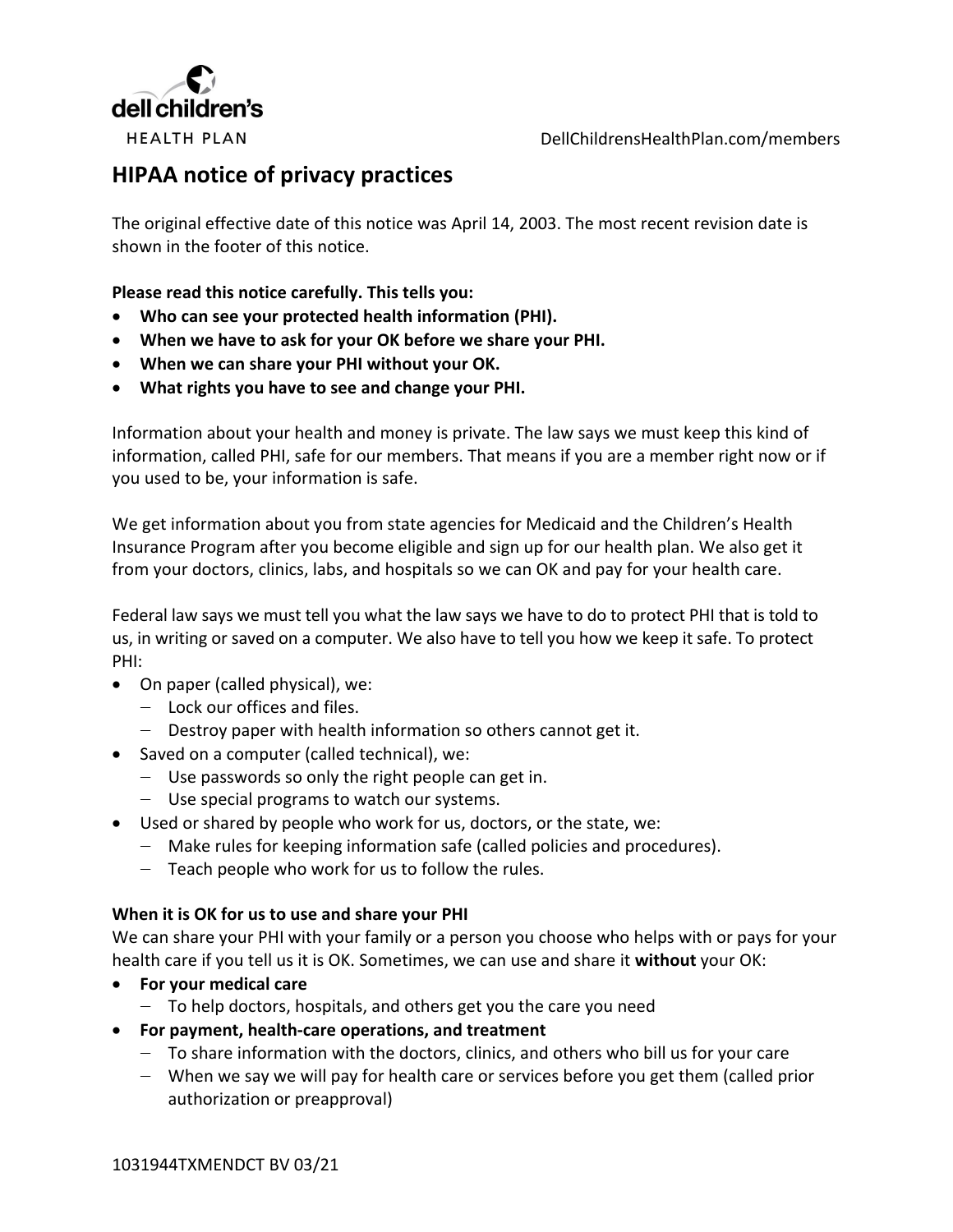- $-$  To find ways to make our programs better, as well as support you and help you get available benefits and services. We may get your PHI from public sources, and we may give your PHI to health information exchanges for payment, health-care operations, and treatment. If you do not want this, please visit [dellchildrens.net/privacy-notice](https://www.dellchildrens.net/privacy-notice/) for more information.
- **For health-care business reasons**
	- $-$  To help with audits, fraud and abuse prevention programs, planning, and everyday work
	- $-$  To find ways to make our programs better
- **For public health reasons**
	- $-$  To help public health officials keep people from getting sick or hurt
- **With others who help with or pay for your care**
	- ‒ With your family or a person you choose who helps with or pays for your health care, if you tell us it is OK
	- ‒ With someone who helps with or pays for your health care, if you cannot speak for yourself and it is best for you

We must get your OK in writing before we use or share your PHI for all but your care, payment, everyday business, research, or other things listed below. We have to get your written OK before we share psychotherapy notes from your doctor about you.

You may tell us in writing that you want to take back your written OK. We cannot take back what we used or shared when we had your OK. But we will stop using or sharing your PHI in the future.

# Other ways we can  $-$  or the law says we have to  $-$  use your PHI:

- To help the police and other people who make sure others follow laws
- To report abuse and neglect
- To help the court when we are asked
- To answer legal documents
- To give information to health oversight agencies for things such as audits or exams
- To help coroners, medical examiners, or funeral directors find out your name and cause of death
- To help when you asked to give your body parts to science
- For research
- To keep you or others from getting sick or badly hurt
- To help people who work for the government with certain jobs
- To give information to worker's compensation if you get sick or hurt at work

# **Your rights**

• You can ask to look at your PHI and get a copy of it. We will have 30 days to send it to you. If we need more time, we have to let you know. We do not have your whole medical record, though. **If you want a copy of your whole medical record, ask your doctor or health clinic.**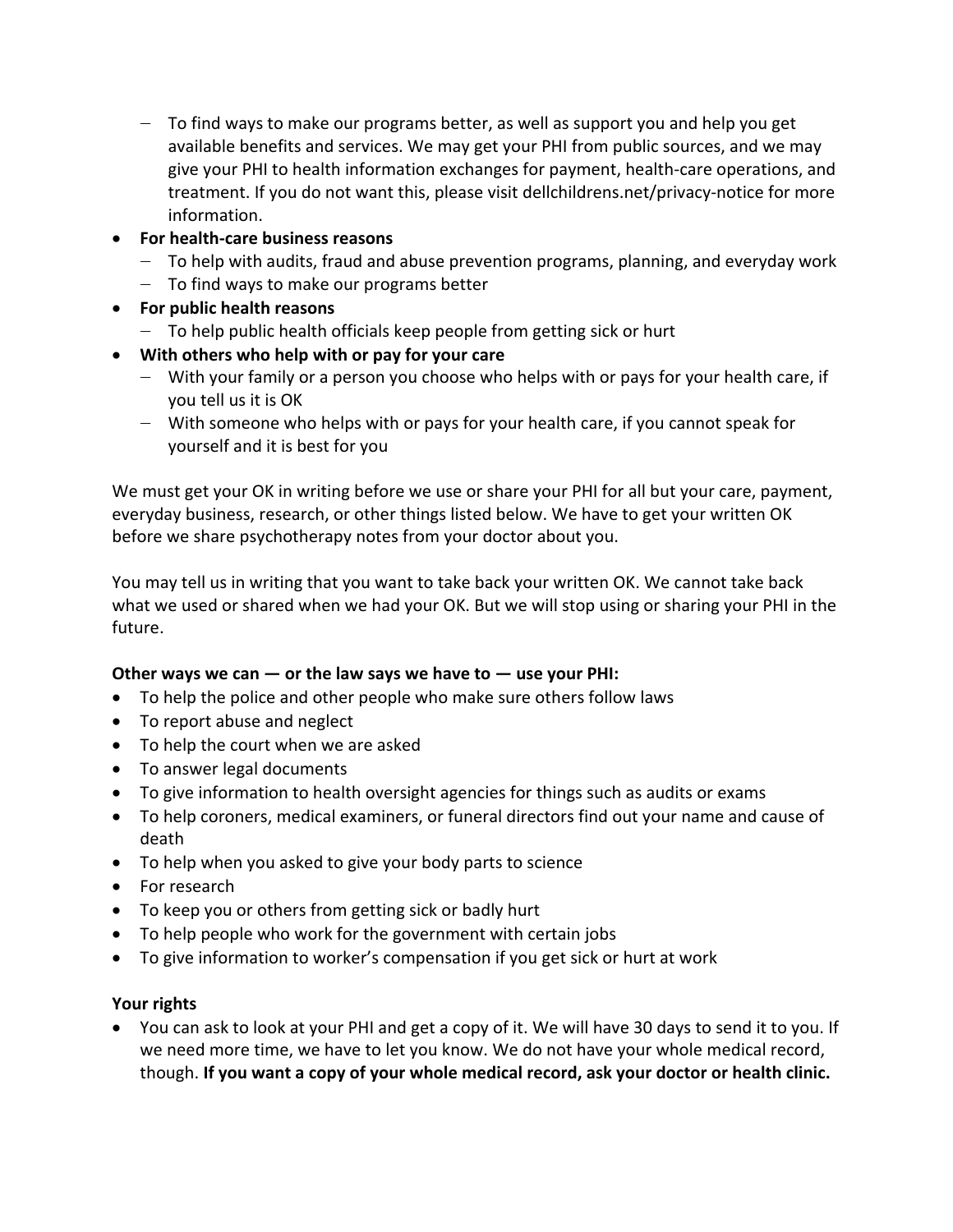- You can ask us to change the medical record we have for you if you think something is wrong or missing. We will have 60 days to send it to you. If we need more time, we have to let you know.
- Sometimes, you can ask us not to share your PHI. But we do not have to agree to your request.
- You can ask us to send PHI to a different address than the one we have for you or in some other way. We can do this if sending it to the address we have for you may put you in danger.
- You can ask us to tell you all the times over the past six years we shared your PHI with someone else. This will not list the times we shared it because of health care, payment, everyday health-care business, or some other reasons we did not list here. We will have 60 days to send it to you. If we need more time, we have to let you know.
- You can ask for a paper copy of this notice at any time, even if you asked for this one by email.
- If you pay the whole bill for a service, you can ask your doctor not to share the information about that service with us.

# **What we have to do**

- The law says we must keep your PHI private except as we said in this notice.
- We must tell you what the law says we have to do about privacy.
- We must do what we say we will do in this notice.
- We must send your PHI to some other address or in a way other than regular mail if you ask for reasons that make sense, such as if you are in danger.
- We must tell you if we have to share your PHI after you asked us not to.
- If state laws say we have to do more than what we said here, we will follow those laws.
- We have to let you know if we think your PHI has been breached.

# **Contacting you**

We, along with our affiliates and vendors, may call or text you using an automatic telephone dialing system or an artificial voice. We only do this in line with the Telephone Consumer Protection Act (TCPA). The calls may be to let you know about treatment options or other health-related benefits and services. If you do not want to be reached by phone, just let the caller know, and we will not contact you in this way anymore. Or you may call 844-203-3796 (TTY 711) toll free to add your phone number to our Do Not Call list.

# **What to do if you have questions**

If you have questions about our privacy rules or want to use your rights, please call Member Services toll free at 888-596-0268 (TTY 711) Monday through Friday, 7 a.m. to 6 p.m. Central time.

# **What to do if you have a complaint**

We are here to help. If you feel your PHI has not been kept safe, you may call Member Services or contact the Department of Health and Human Services. Nothing bad will happen to you if you complain.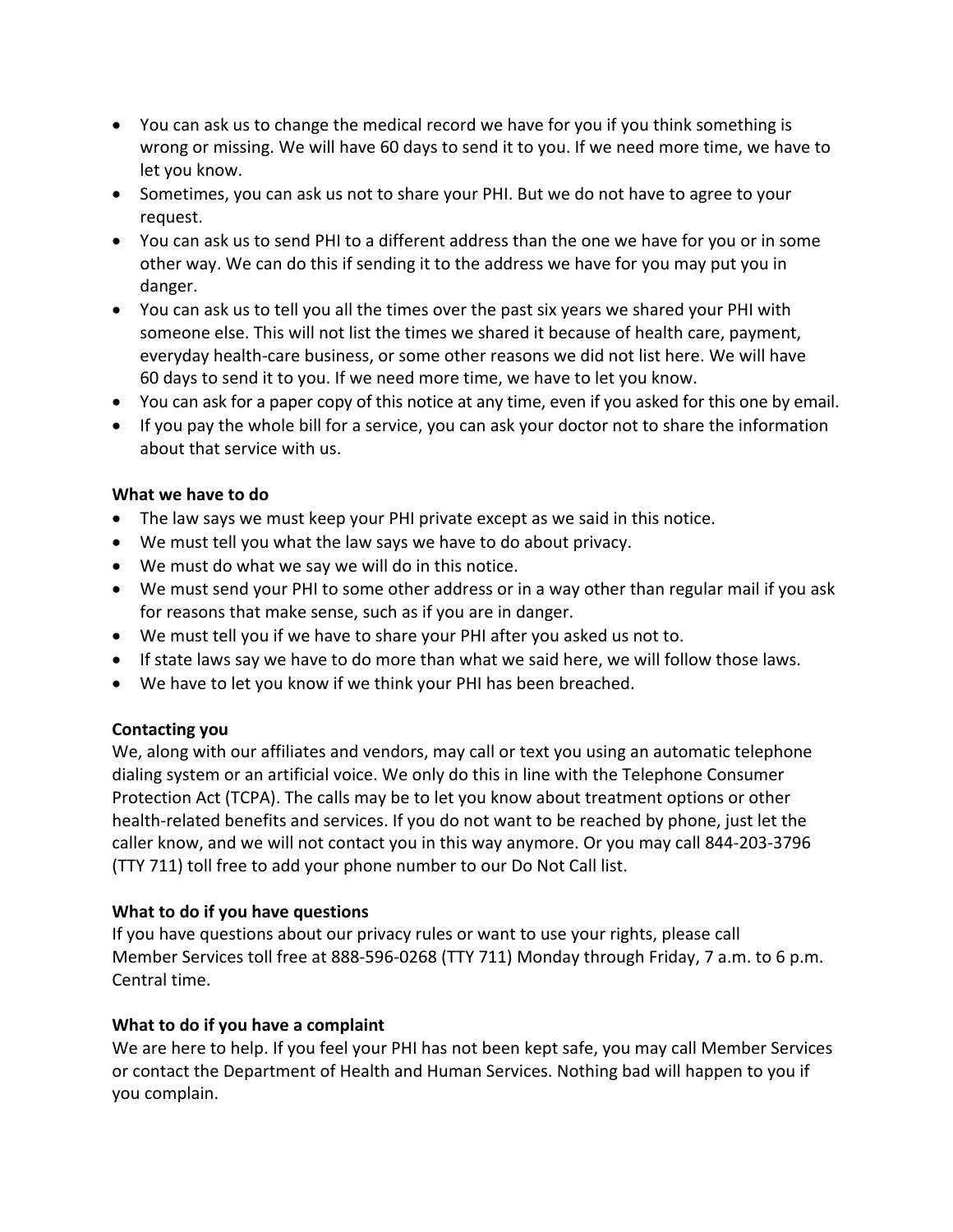#### **You may write to or call the Department of Health and Human Services:**

Office for Civil Rights U.S. Department of Health and Human Services 1301 Young St., Ste. 1169 Dallas, TX 75202 Phone: 800-368-1019 TDD: 800-537-7697 Fax: 214-767-0432

We reserve the right to change this Health Insurance Portability and Accountability Act (HIPAA) notice and the ways we keep your PHI safe. If that happens, we will tell you about the changes in a letter. We also will post them on the web at [dellchildrens.net/privacy-notice.](https://www.dellchildrens.net/privacy-notice/)

#### **Race, ethnicity, and language**

We get race, ethnicity, and language information about you from state agencies for Medicaid and the Children's Health Insurance Program. We protect this information as described in this notice.

We use this information to:

- Make sure you get the care you need.
- Create programs to improve health outcomes.
- Create and send health education information.
- Let doctors know about your language needs.
- Provide interpretation and translation services.

We do **not** use this information to:

- Issue health insurance.
- Decide how much to charge for services.
- Determine benefits.
- Share with unapproved users.

#### **Your personal information**

We may ask for, use, and share personal information (PI) as we talked about in this notice. Your PI is not public and tells us who you are. It is often taken for insurance reasons.

- We may use your PI to make decisions about your:
	- Health.
	- Habits.
	- Hobbies.
- We may get PI about you from other people or groups such as:
	- Doctors.
	- Hospitals.
	- Other insurance companies.